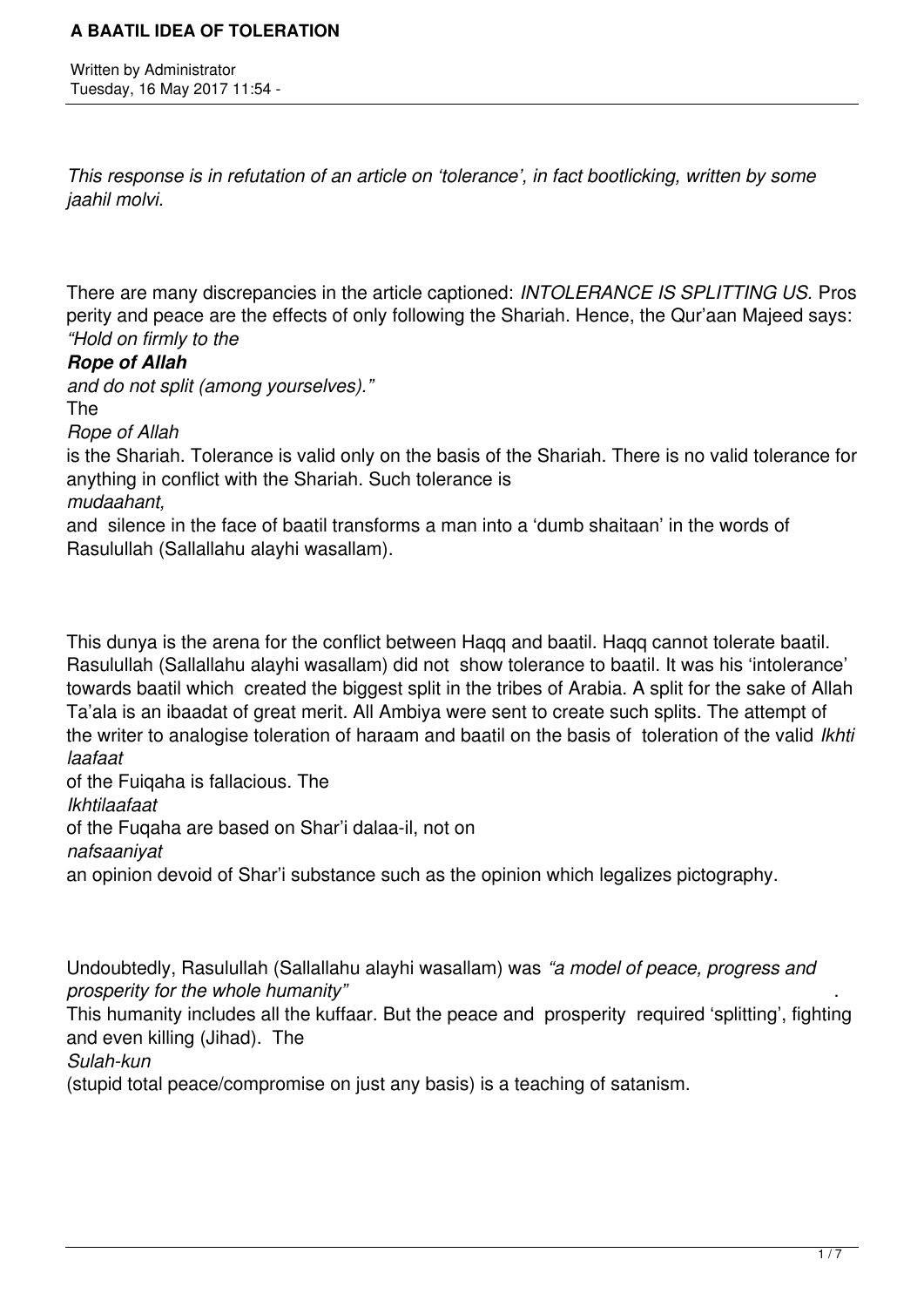Written by Administrator Tuesday, 16 May 2017 11:54 -

The largeness of the Shariah's road which embraces "different lanes", is a restrictive 'largeness'. It has its limits which may not be transgressed in the pursuit of 'unity' and avoidance of splitting. The Qur'aan Majeed says: *"These are the limits of Allah. Whoever transgresses them, verily he has oppressed his soul."*

Tolerance of valid Fiqhi *Ikhtilaafat –* differences based on Shar'i dalaa-il – has never been contested by any Aalim of the Deen. But the difference must be based on valid Shar'i dalaail, not personal opinion, and not in conflict with the *Nusoos* of the Shariah.

It appears that the writer of the article is a bootlicker of baatil, hence he advocates a stupid concept of 'tolerance' which is unacceptable to Islam. Even on the Day of the Conquest of Makkah when a universal amnesty and pardon was announced, several people were ordered to be killed. One was killed even whilst hanging on to the *Ghilaaf* of the Ka'bah crying for mercy.

The writer fails to distinguish between valid Fiqhi differences and differences based on *baatil*. The "degree of tolerance of the Sunnah" has not been trampled on as the writer baselessly claims. What has been trampled on is the Shariah itself. The Ahkaam of the Shariah are being mutilated and the foundations of Islam are being dug up by miscreant molvis and sheikhs of baatil. That is what is happening. Tolerating baatil and accommodating those who destroy the Deen are haraam.

What does the writer mean by : *"Everyone is pinpointing the other one in this Ummah."* He should acquit himself with clarity and refrain from ambiguity and riddles. The Ahl-e-Baatil must be pinpointed and criticized. It is Waajib to inform the masses of the villainy of those who mislead the Ummah. Rasulullah (Sallallahu alayhi wasallam) himself said: *"Verily, I fear for my Ummah* the aimmah mudhilleen."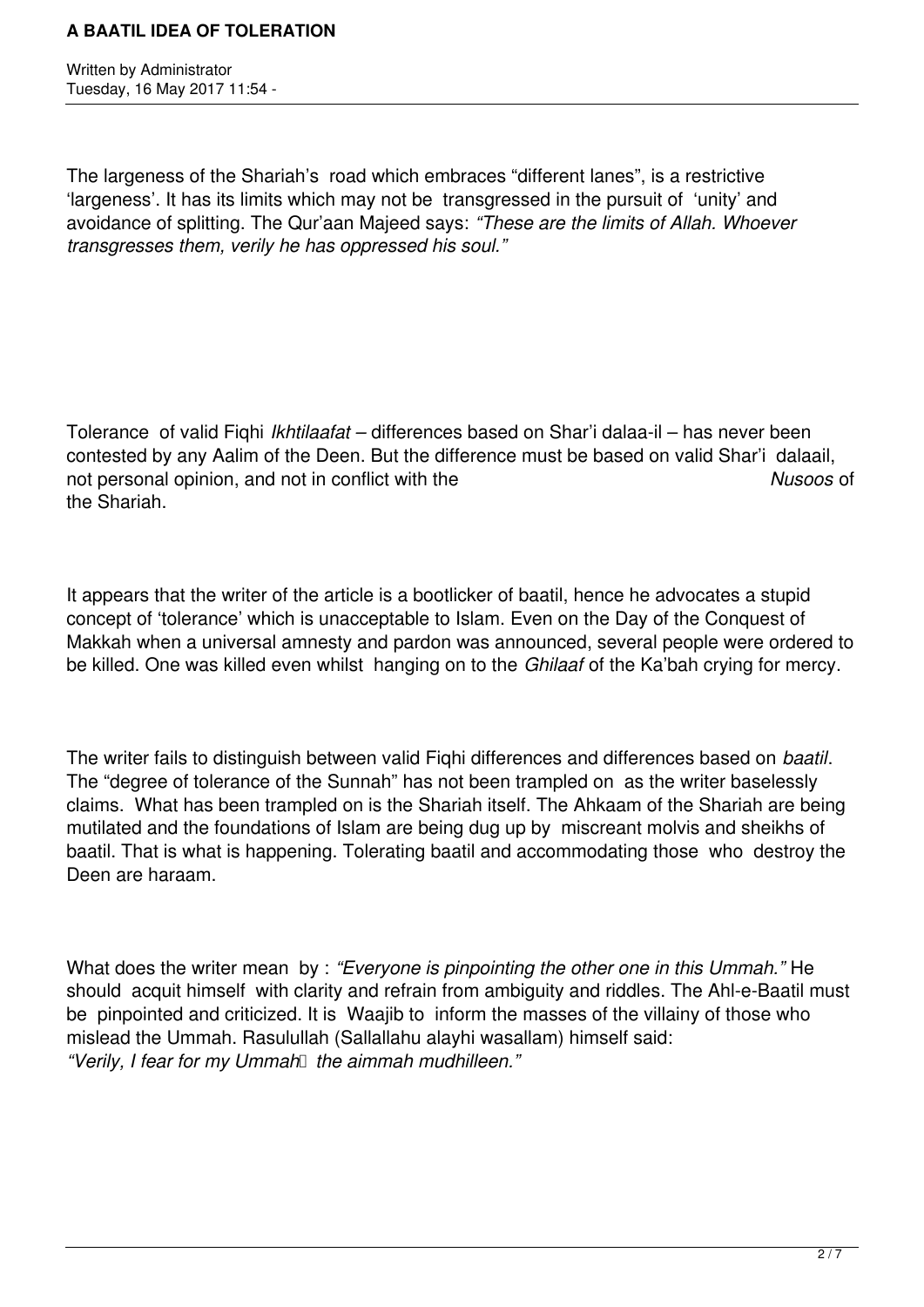Written by Administrator Tuesday, 16 May 2017 11:54 -

The analogy of the different postures of the hands during Salaat presented as a grounds for tolerating just any type of difference, is palpably fallacious. Kufr, Bid'ah, fisq and fujoor may not be tolerated simply because the Shariah permits placing the hands differently in Salaat as advocated by the different Math-habs. That is a valid Shar'i differences based on *Nusoos.* But to say, for example, that placing the hands on top of one's head during Salaat should be tolerated, then we shall retort that this propagator is a shaitaan.

The splitting to uphold the Haqq is among the *Maqaasid* of the Deen. Such splitting is the consequence of discharging the obligation of

*Amr Bil Ma'roof Nahy anil Munkar.*

It is a splitting which is an act of Ibaadat of high merit. Thus, Rasulullah (Sallallahu alayhi wasallam) supplicated:

"May Allah have mercy on Umar. The Haqq has not left a single friend for him."

A logical consequence of proclaiming the Haqq is to attract criticism and intoleration. In reality, the people of baatil are the intolerant ones, not to Ahl-e-Haqq. The People of the Haqq only state the truth of Allah's Deen. Then the people of baatil react with intoleration.

Regarding the advice pertaining to Tablighis reading Fazaail A'maal and/or Muntakhab Hadith, that issue is an internal difference among Tablighis. We are not aware of any Aalim-e-Haqq who has made an issue of this internal Tablighi dispute. It is a matter of policy which the seniors of the Jamaat should settle amongst themselves. The Jamaat people themselves should resolve this difference. It is point of methodology on which we have not commented nor did we read the kitaab, Muntakhab Ahaadith.

The advice that tolerance should be displayed to those who claim that photography of animate objects are permissible should be tolerated, is shaitaani deception. The devil has inspired this writer to advocate acceptance and toleration of Haraam – of a haraam act which is among the major sins and which has been banned by such *Nusoos* which are of the highest degree of authenticity. There is absolutely no scope for tolerating the haraam permissibility view. Those who proclaim permissibility speak with their nafs. They have hitherto miserably failed to present a single Shar'i daleel to bolster their haraam claim. They only present personal opinion with which they satanically attempt to scuttle the *Nusoos* which are of the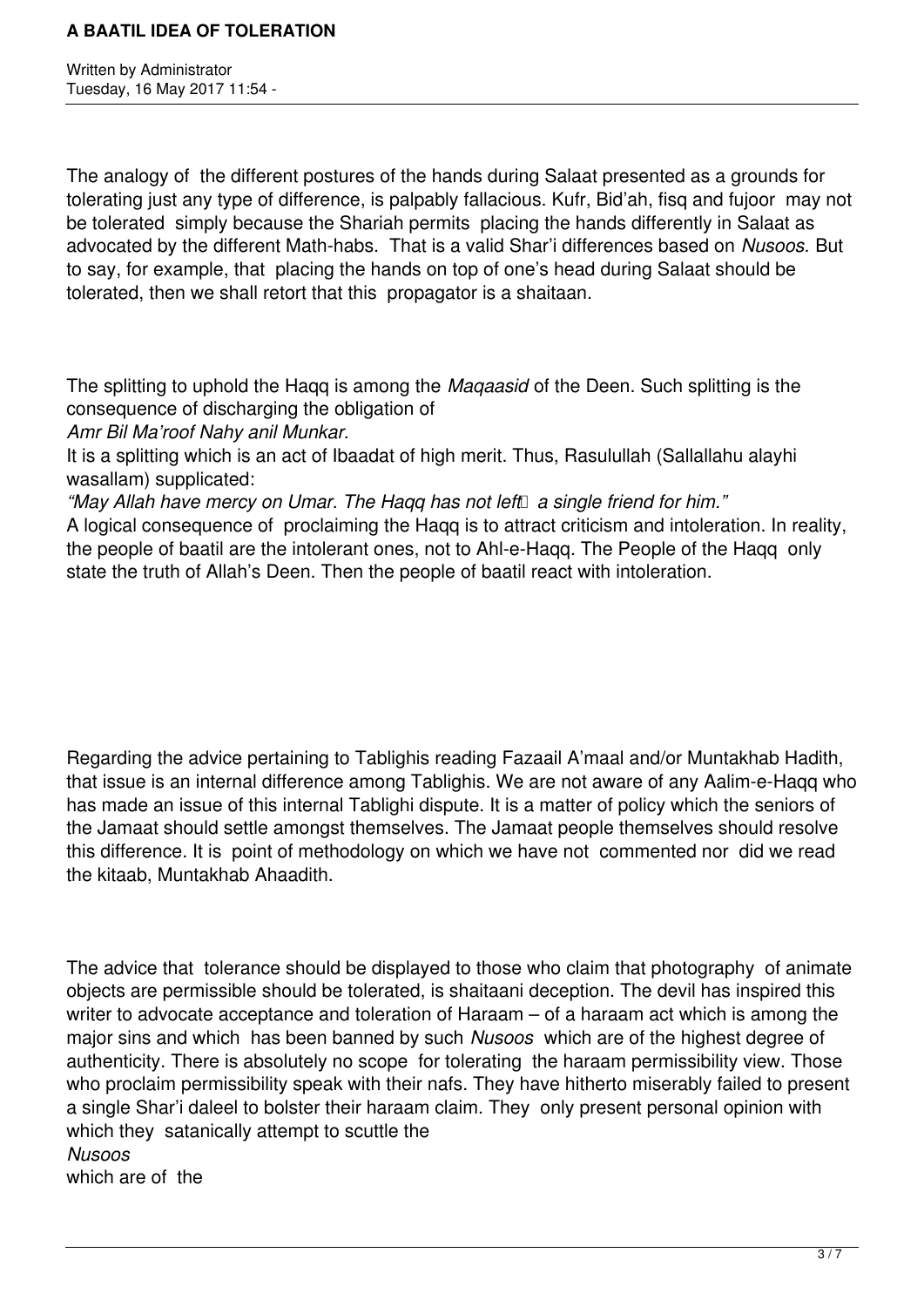Written by Administrator Tuesday, 16 May 2017 11:54 -

*Mutawwatir category of dalaa-il.*

The ulama eho maintain that photos are permissible are astray. They have deviated from the Haqq. It is haraam to worship 'ulama' in the way Bani Israaeel had 'worshipped' their ulama who were *mudhilleen*. How is it ever possible to tolerate these miscreant ulama who fail to present Shar'i dalaa-il for their contention?

The writer of baatil toleration says: *"Those ulamas who are very severe against photos should* realise that next time don't even *give a photo to the embassy for a nafil Hajj or Umrah. There* will be no way<sup> $\Box$ </sup> out but to take the fatwa of those who say it is only a freeze of figures and *shadows which is permissible."*

The writer by this statement illustrates his ignorance. Those Ulama who go for Nafl Hajj, even if they present a photo to the embassy, are not in need of the bunkum 'freeze of figures' fatwa of moron 'muftis'. They do not have to accept the stupid 'fatwa' of those who halaalize haraam pictography with the stupid and silly deception of 'freeze of shadows'.

The only thing which the moron can say is that they do not practice what they preach. The weakness of an Aalim is not a daleel in the Shariah. If an Aalim steals or fornicates, he does not have to seek any jaahil's fatwa for regarding his sin to be permissible. He makes Taubah. The same applies to an Aalim who despite proclaiming pictures to be haraam, takes a picture for the purpose of going for Nafl Hajj. There is absolutely no daleel for the moron in this sinful act of the Aalim.

Furthermore, for the edification of the moron writer, he should be told that it is not permissible to perpetrate a haraam act for the sake of a Nafl ibaadat. Umrah and Nafl Hajj are not compulsory. Abstention from haraam photography is Waajib. It is therefore not permissible to go for Umrah and Nafl Hajj if one has to resort to haraam photos. Thus, the Aalim who believes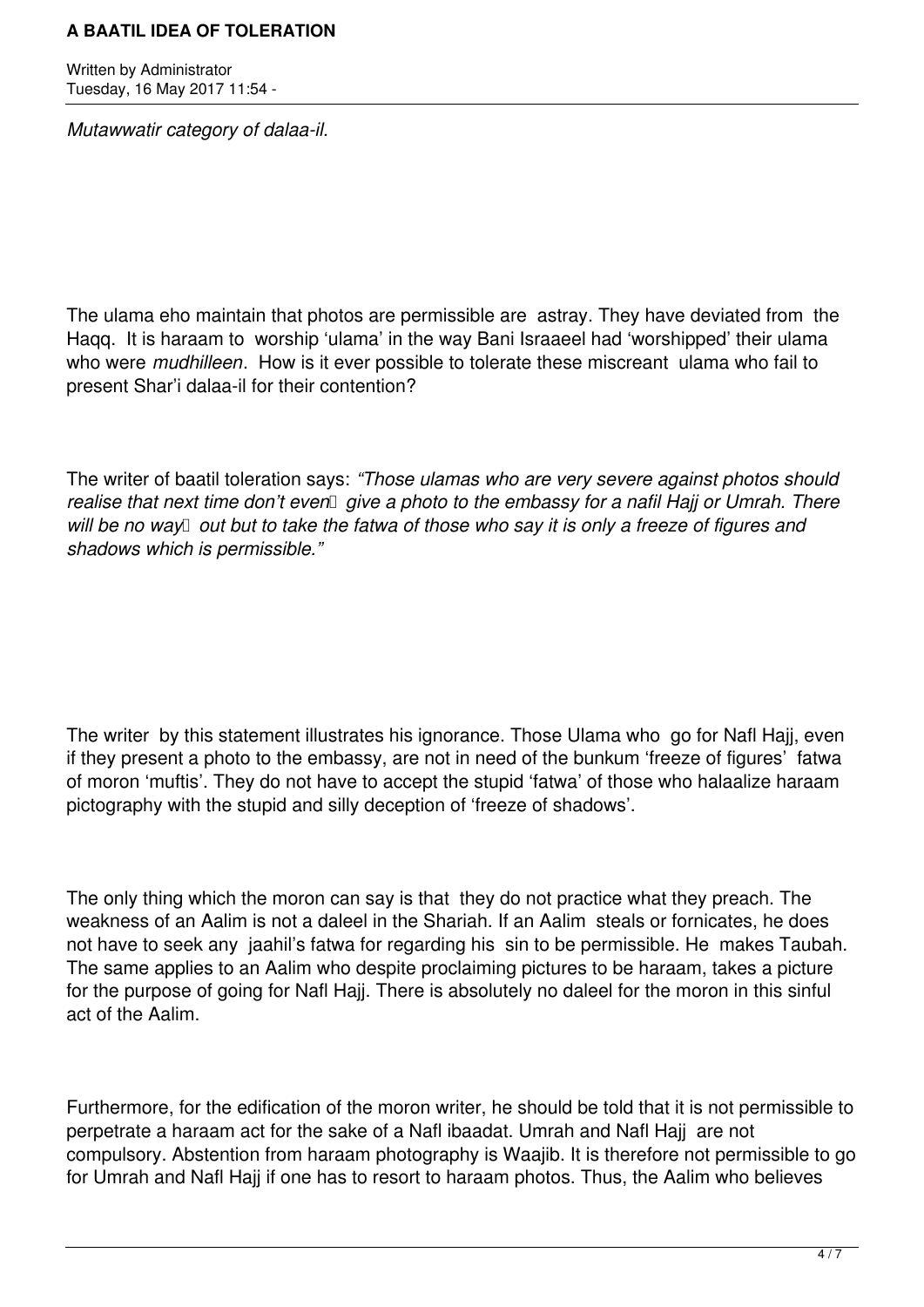Written by Administrator Tuesday, 16 May 2017 11:54 -

and proclaims pictures of animate objects to be haraam, yet takes a photo for a visa, acknowledges his error. He does not justify his haraam act. He does not halalize what Allah Ta'ala has made haraam. His misdeed is not a daleel for permissibility.

The moron then says: *"Ulamas* has given permission the use of figurine coins, newspapers and trade of figurine clothing..." (He does not *even know that Ulama is plural, hence he stupidly say 'ulamas').*

This argument further displays the academic bankruptcy of the jaahil. Money is a dire necessity. The permissibility of using money on which appear pictures is based on the principle of *Dhuroorah.* Thus, the permissibility of using such coins is not a basis for declaring pork to be halaal. Pictures will remain haraam when there is no Shar'i *D huroorah,* 

just as pork will remain haraam despite it becoming temporarily permissible for a starving man to save his life.

Permission to read newspapers, does not legalize haraam pictography. The pictures in newspapers are haraam. If permission to read newspapers is given, it will be based on daleel. But that does not halaalize pictures of animate objects. Selling clothes with pictures of animate objects is not permissible. Those who say that it is permissible are astray and grievous error. There is no toleration to be offered for crass haraam.

Rasulullah (Sallallahu alayhi wasallam) did not show tolerance for haraam. The kuffaar find everything of the Deen intolerant. Their boots may not be licked to appease their kufr palates.

He further displays his silliness with the argument of the rise in the divorce rate which he attributes to intolerance. Generally the increase of divorces in Muslim society is due to the kufr culture which they have adopted. The rise in divorce is the consequence of fisq, fujoor and jahaalat, and following the lifestyle of the kuffaar. The lack of toleration in the home for the shortcomings of the spouses has absolutely no relationship with the Shariat's fatwa of the prohibition of pictures of animate objects.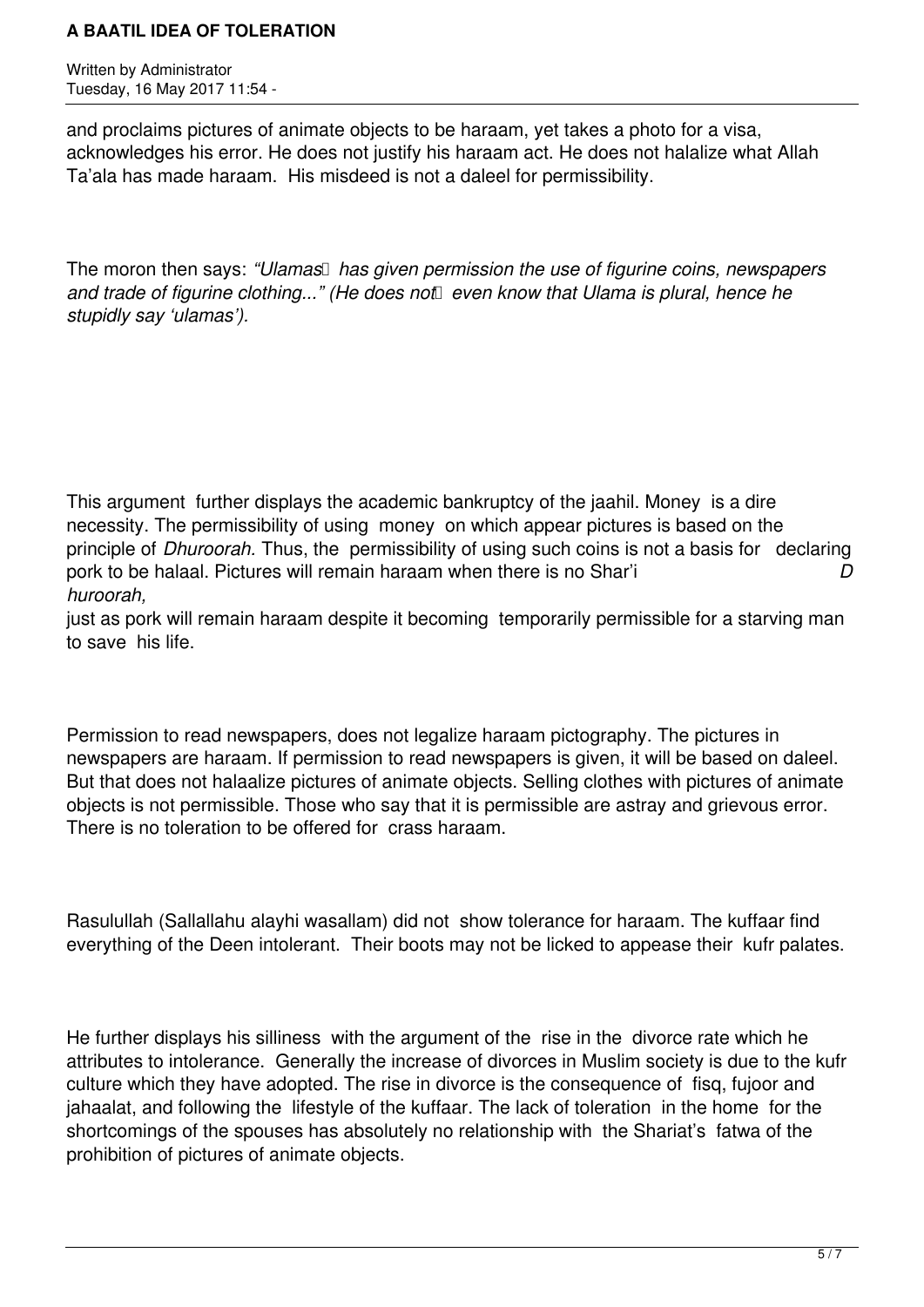Written by Administrator Tuesday, 16 May 2017 11:54 -

The permissibility fatwa is intolerable because it is fraudulent manipulation of the Deen. It is a view which has absolutely no Shar'i basis. It is pure corrupt opinion which cannot be bolstered by a single Shar'i daleel. Just as toleration cannot be proffered for riba, zina, khamr, etc., so too there can be no toleration for the kabeerah sin of pictography. Will acceptance of a fatwa of permissibility for liquor be within the bounds of toleration? Hitherto, we are certain no one has tolerated permissibility of fornication although the time will still come for such toleration and acceptance. But, since the evil of pictures has been eliminated from the hearts, the haraam permissibility view is accepted by the bootlickers of the west.

The moron cites a Hadith pertaining to girls singing with a *daff* in the house of Hadhrat Aishah (Radhiyallahu anha), and Rasulullah (Sallallahu alayhi wasallam) not reprimanding them, but permitting it. Firstly, the moron is not a mujtahid. He has no right to extract a Hadith and subject it to his defective interpretation. The Shariah has ruled on the impermissibility of music and the use of the *daff*, and all of this is based on explicit Ahaadith of Rasulullah (Sallallahu alayhi wasallam). This isolated narration may not be cited to abrogate the more than fourteen century law of prohibition. A fatwa of permissibility for music cannot be tolerated on the bais of this Hadith. The moron should study the tafseer of the Hadith and the views of the Fuqaha if he has the ability to effect such study.

This narration cannot be presented as a basis for accepting or even tolerating haraam pictography.

The Qur'aanic exhortation of *hikmah* is not to be understood to mean bootlicking, confusing Haqq with baatil, and concealing the Haqq. *Hikmah* refers to the manner of acquittal – how the message of Haqq is stated and delivered. It never means legalizing haraam and speaking with a forked tongue which leaves people in confusion and doubt.

When Nabi Ibraaheem (Alayhis salaam) said to the mushrikeen that they are his 'enemies' because of their shirk, he was not being in denial of *hikmat* by not tolerating their idols. On the contrary, he took an axe and demolished the idols.

When an illiterate rustic urinated inside the Musjid, Rasulullah (Sallallahu alayhi wasallam) spoke tenderly to him. That was *hikmat*. But his *hikmat* did not make urinating in the Musjid